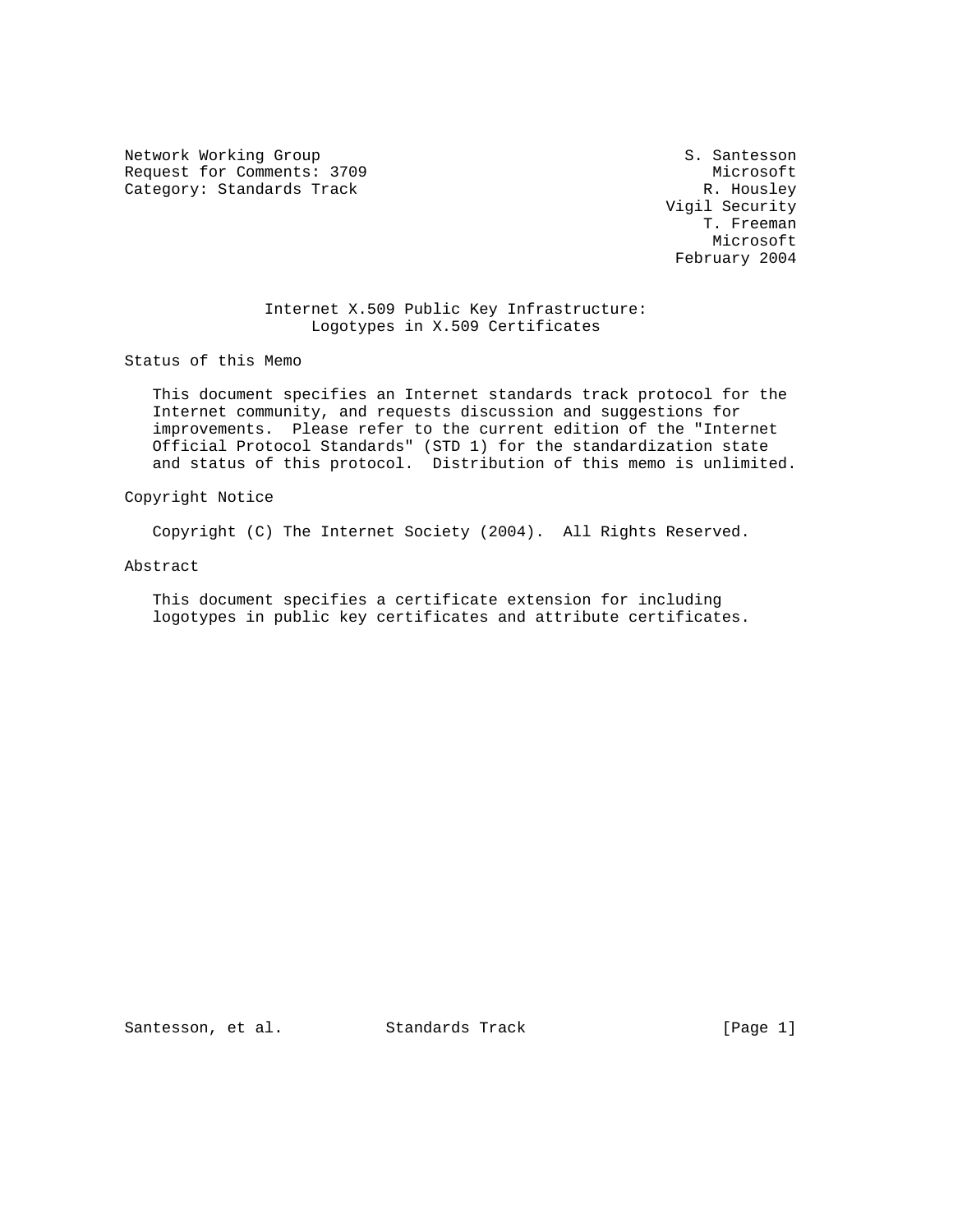# Table of Contents

| $\mathbf{1}$    | $\mathcal{L}$                                                              |
|-----------------|----------------------------------------------------------------------------|
|                 | Certificate-based Identification<br>$\overline{\phantom{a}3}$<br>$1\quad1$ |
|                 | Selection of Certificates.<br>$\overline{4}$<br>1.2.                       |
|                 | Combination of Verification Techniques<br>$1 \cdot 3$<br>5                 |
|                 | 6                                                                          |
| $2$ .           | Different types of logotypes in Certificates<br>-6                         |
| 3.              | 6                                                                          |
| $4$ .           |                                                                            |
|                 |                                                                            |
|                 |                                                                            |
| 5.              |                                                                            |
| 6               |                                                                            |
| $7$ .           |                                                                            |
| 8.              |                                                                            |
| 9.              |                                                                            |
| 10 <sub>1</sub> |                                                                            |
|                 | 10.1. Normative References 16                                              |
|                 | $10.2.$ Informative References 16                                          |
| Ά.              |                                                                            |
| B <sub>1</sub>  |                                                                            |
|                 |                                                                            |
|                 |                                                                            |
|                 |                                                                            |

# 1. Introduction

 This specification supplements RFC 3280 [PKIX-1], which profiles X.509 [X.509] certificates and certificate revocation lists (CRLs) for use in the Internet.

 The basic function of a certificate is to bind a public key to the identity of an entity (the subject). From a strictly technical viewpoint, this goal could be achieved by signing the identity of the subject together with its public key. However, the art of Public-Key Infrastructure (PKI) has developed certificates far beyond this functionality in order to meet the needs of modern global networks and heterogeneous IT structures.

 Certificate users must be able to determine certificate policies, appropriate key usage, assurance level, and name form constraints. Before a relying party can make an informed decision whether a particular certificate is trustworthy and relevant for its intended usage, a certificate may be examined from several different perspectives.

Santesson, et al. Standards Track [Page 2]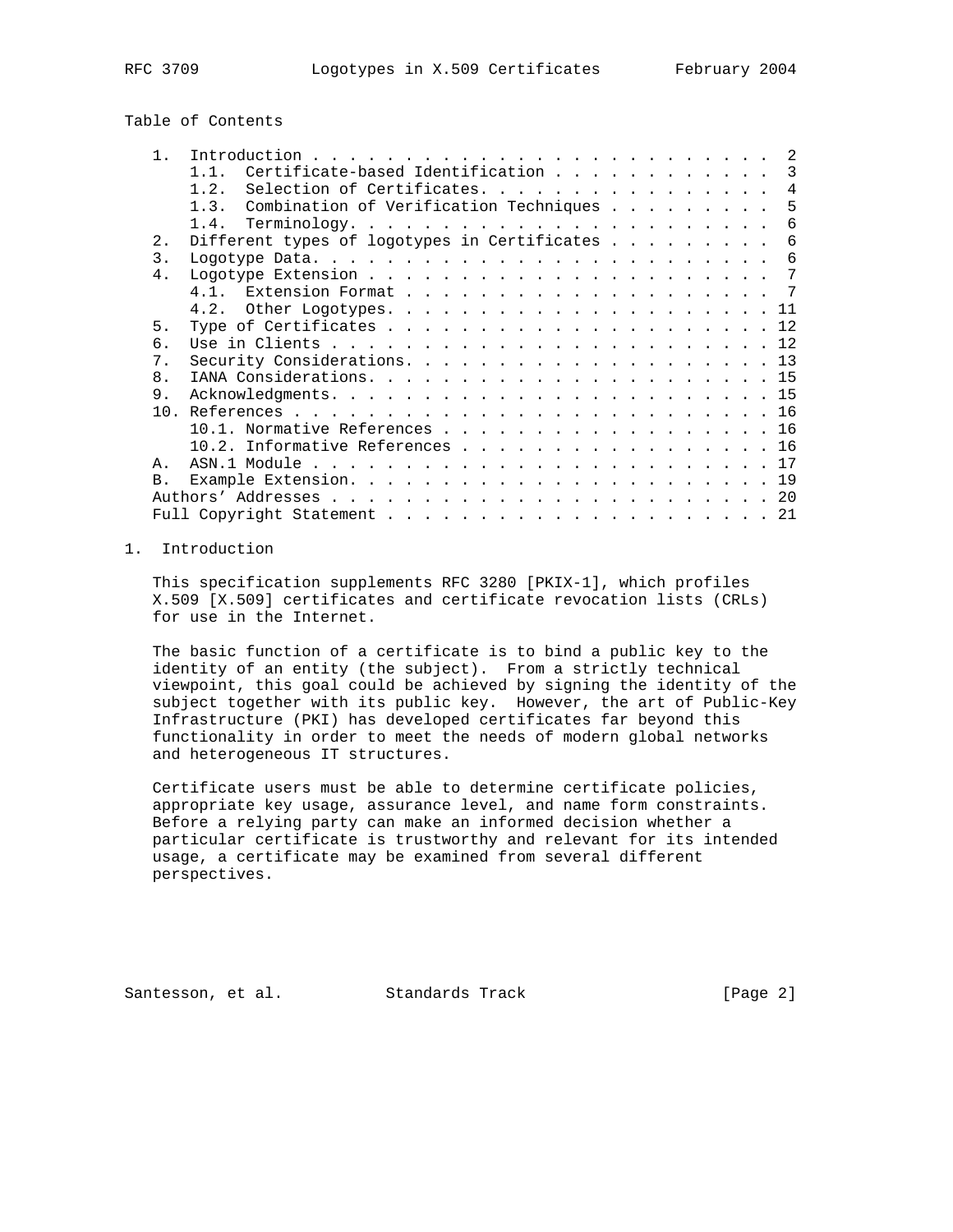Systematic processing is necessary to determine whether a particular certificate meets the predefined prerequisites for an intended usage. Much of the information contained in certificates is appropriate and effective for machine processing; however, this information is not suitable for a corresponding human trust and recognition process.

 Humans prefer to structure information into categories and symbols. Most humans associate complex structures of reality with easily recognizable logotypes and marks. Humans tend to trust things that they recognize from previous experiences. Humans may examine information to confirm their initial reaction. Very few consumers actually read all terms and conditions they agree to in accepting a service, rather they commonly act on trust derived from previous experience and recognition.

 A big part of this process is branding. Service providers and product vendors invest a lot of money and resources into creating a strong relation between positive user experiences and easily recognizable trademarks, servicemarks, and logotypes.

 Branding is also pervasive in identification instruments, including identification cards, passports, driver's licenses, credit cards, gasoline cards, and loyalty cards. Identification instruments are intended to identify the holder as a particular person or as a member of the community. The community may represent the subscribers of a service or any other group. Identification instruments, in physical form, commonly use logotypes and symbols, solely to enhance human recognition and trust in the identification instrument itself. They may also include a registered trademark to allow legal recourse for unauthorized duplication.

 Since certificates play an equivalent role in electronic exchanges, we examine the inclusion of logotypes in certificates. We consider certificate-based identification and certificate selection.

1.1. Certificate-based Identification

 The need for human recognition depends on the manner in which certificates are used and whether certificates need to be visible to human users. If certificates are to be used in open environments and in applications that bring the user in conscious contact with the result of a certificate-based identification process, then human recognition is highly relevant, and may be a necessity.

Examples of such applications include:

 - Web server identification where a user identifies the owner of the web site.

Santesson, et al. Standards Track [Page 3]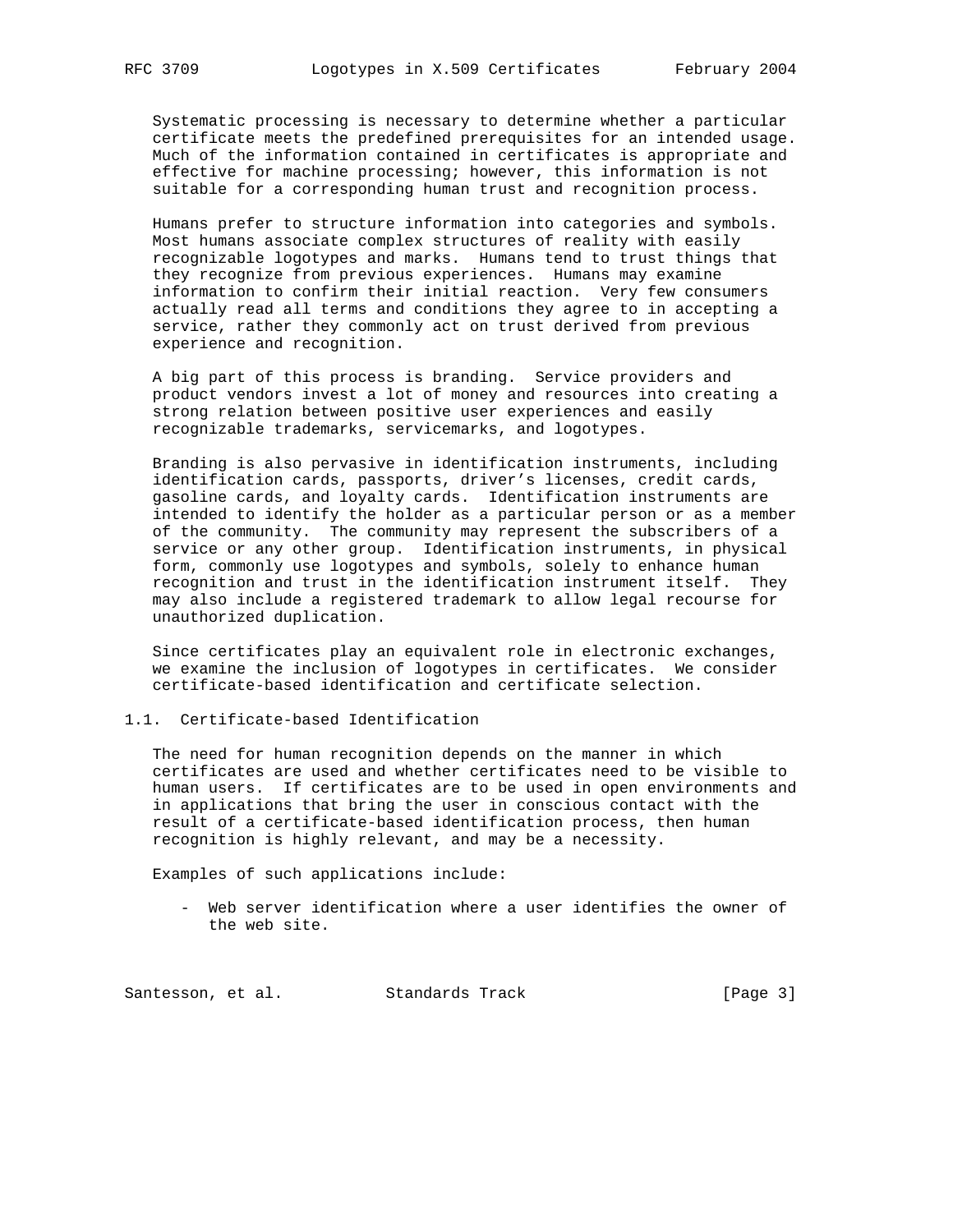- - Peer e-mail exchange in B2B, B2C, and private communications.
	- Exchange of medical records, and system for medical prescriptions.
	- Unstructured e-business applications (i.e., non-EDI applications).
	- Wireless client authenticating to a service provider.

 Most applications provide the human user with an opportunity to view the results of a successful certificate-based identification process. When the user takes the steps necessary to view these results, the user is presented with a view of a certificate. This solution has two major problems. First, the function to view a certificate is often rather hard to find for a non-technical user. Second, the presentation of the certificate is too technical and is not user friendly. It contains no graphic symbols or logotypes to enhance human recognition.

 Many investigations have shown that users of today's applications do not take the steps necessary to view certificates. This could be due to poor user interfaces. Further, many applications are structured to hide certificates from users. The application designers do not want to expose certificates to users at all.

1.2. Selection of Certificates

 One situation where software applications must expose human users to certificates is when the user must select a single certificate from a portfolio of certificates. In some cases, the software application can use information within the certificates to filter the list for suitability; however, the user must be queried if more than one certificate is suitable. The human user must select one of them.

 This situation is comparable to a person selecting a suitable plastic card from his wallet. In this situation, substantial assistance is provided by card color, location, and branding.

 In order to provide similar support for certificate selection, the users need tools to easily recognize and distinguish certificates. Introduction of logotypes into certificates provides the necessary graphic.

Santesson, et al. Standards Track [Page 4]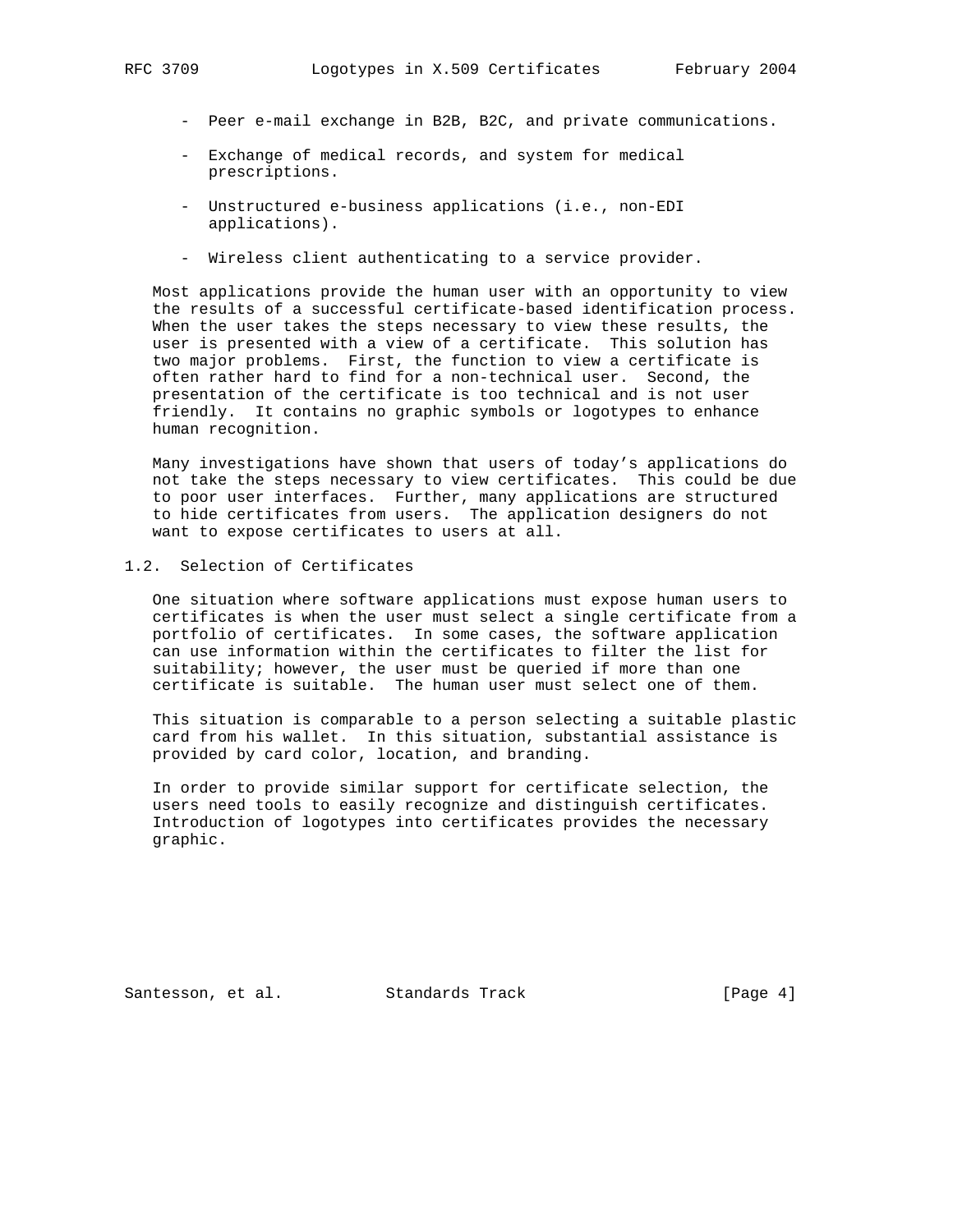# 1.3. Combination of Verification Techniques

 The use of logotypes will, in many cases, affect the users decision to trust and use a certificate. It is therefore important that there be a distinct and clear architectural and functional distinction between the processes and objectives of the automated certificate verification and human recognition.

 Since logotypes are only aimed for human interpretation and contain data that is inappropriate for computer based verification schemes, the logotype extension MUST NOT be an active component in automated certification path validation.

 Automated certification path verification determines whether the end-entity certificate can be verified according to defined policy. The algorithm for this verification is specified in RFC 3280 [PKIX-1].

 The automated processing provides assurance that the certificate is valid. It does not indicate whether the subject is entitled to any particular information, or whether the subject ought to be trusted to perform a particular service. These are access control decisions. Automatic processing will make some access control decisions, but others, depending on the application context, involve the human user.

 In some situations, where automated procedures have failed to establish the suitability of the certificate to the task, the human user is the final arbitrator of the post certificate verification access control decisions. In the end, the human will decide whether or not to accept an executable email attachment, to release personal information, or follow the instructions displayed by a web browser. This decision will often be based on recognition and previous experience.

 The distinction between systematic processing and human processing is rather straightforward. They can be complementary. While the systematic process is focused on certification path construction and verification, the human acceptance process is focused on recognition and related previous experience.

 There are some situations where systematic processing and human processing interfere with each other. These issues are discussed in the Security Considerations section.

Santesson, et al. Standards Track [Page 5]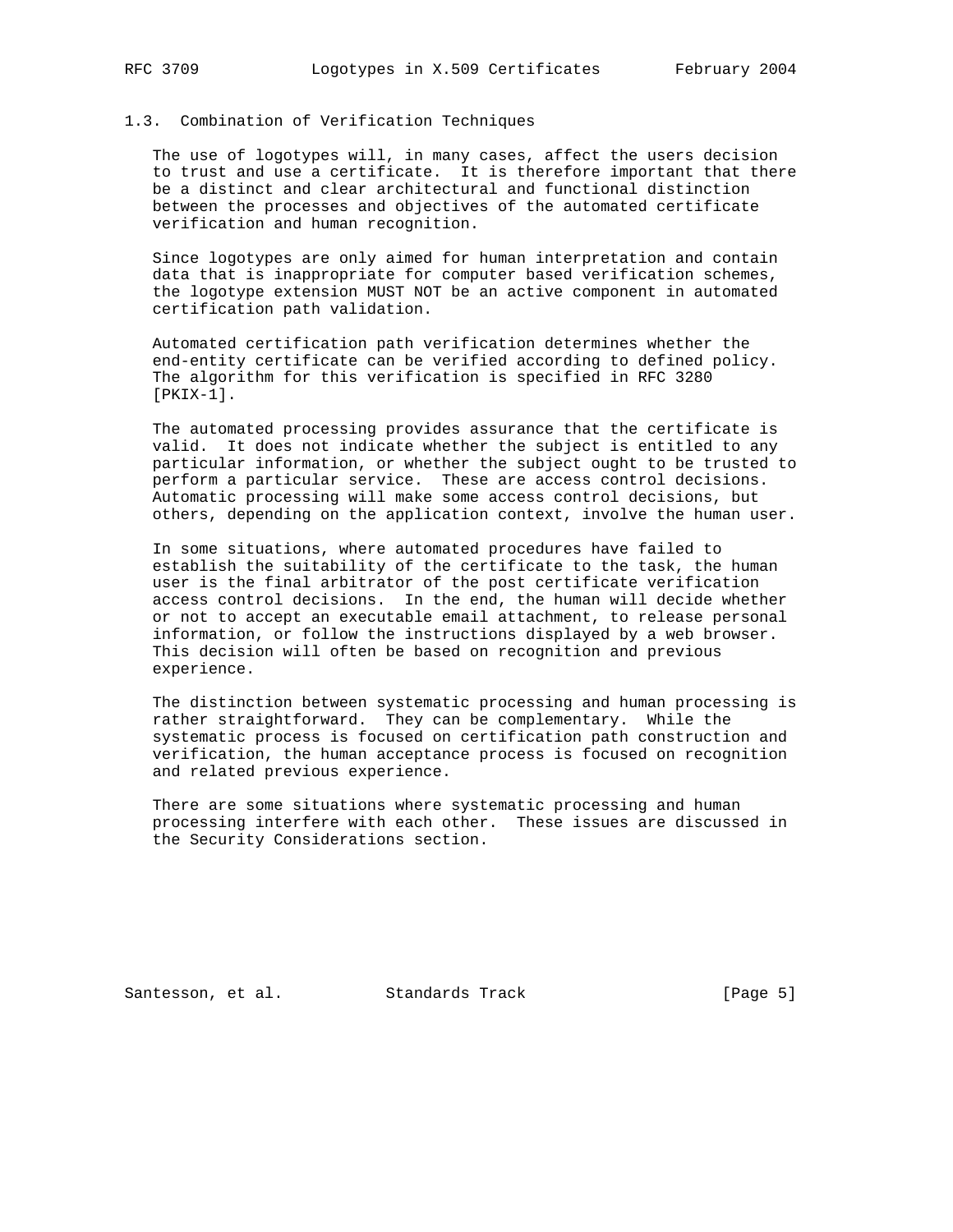1.4. Terminology

 The key words "MUST", "MUST NOT", "REQUIRED", "SHALL", "SHALL NOT", "SHOULD", "SHOULD NOT", "RECOMMENDED", "MAY", and "OPTIONAL" in this document are to be interpreted as described in BCP 14, RFC 2119 [STDWORDS].

2. Different Types of Logotypes in Certificates

 This specification defines the inclusion of three standard logotype types.

- 1) Community logotype
- 2) Issuer organization logotype
- 3) Subject organization logotype

 The community logotype - is the general mark for a community. It identifies a service concept for entity identification and certificate issuance. Many issuers may use a community logotype to co-brand with a global community in order to gain global recognition of its local service provision. This type of community branding is very common in the credit card business, where local independent card issuers include a globally recognized brand (such as VISA and MasterCard).

 Issuer organization logotype - is a logotype representing the organization identified as part of the issuer name in the certificate.

 Subject organization logotype - is a logotype representing the organization identified in the subject name in the certificate.

 In addition to the standard logotype types, this specification accommodates inclusion of other logotype types where each class of logotype is defined by an object identifier. The object identifier can be either locally defined or an identifier defined in section 4.2 of this document.

3. Logotype Data

 This specification defines two types of logotype data: image data and audio data. Implementations MUST support image data; however, support for audio data is OPTIONAL.

 There is no need to significantly increase the size of the certificate by including image and audio data of logotypes. Rather, a URI identifying the location to the logotype data and a one-way hash of the referenced data is included in the certificate.

Santesson, et al. Standards Track [Page 6]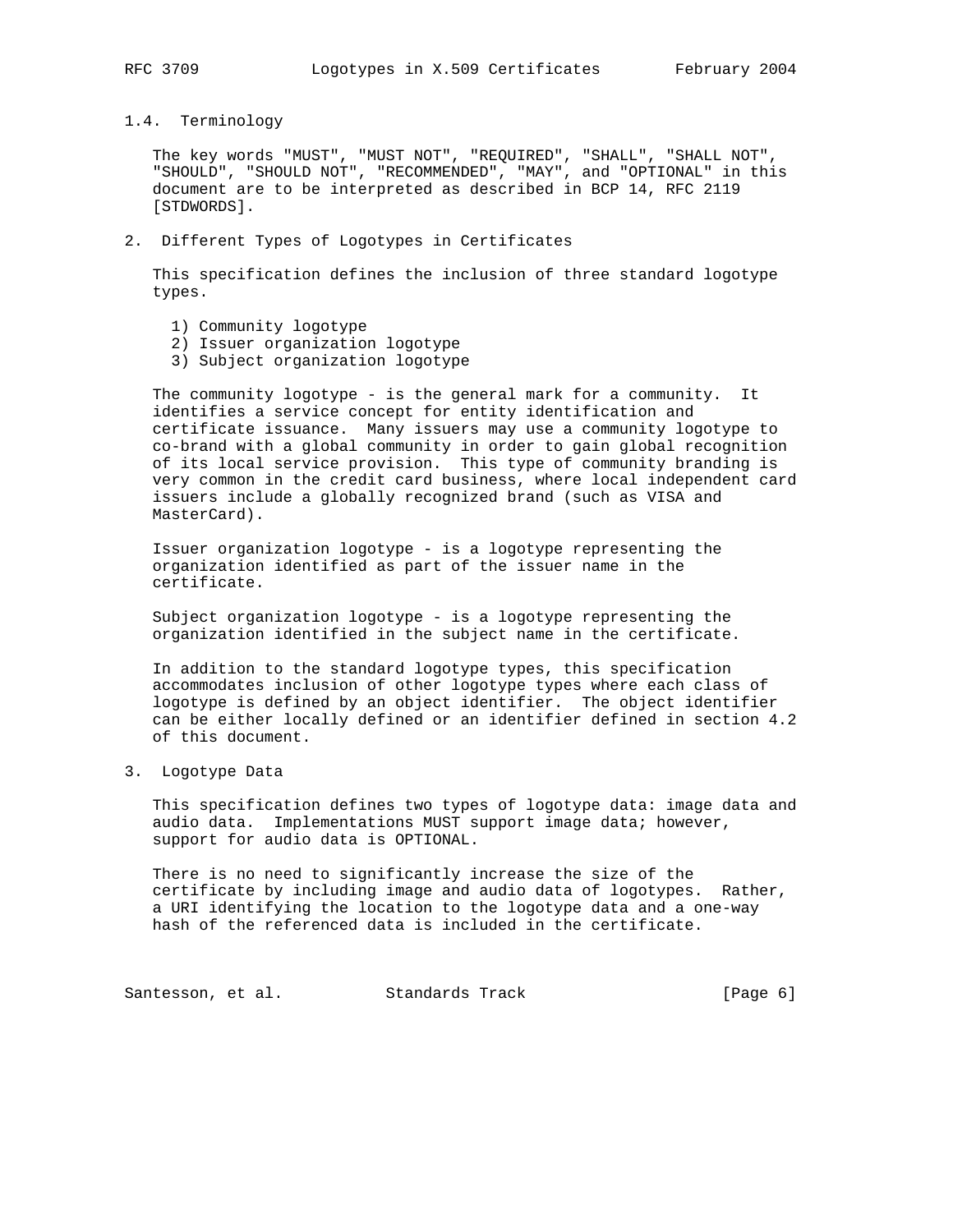Several image files, representing the same image in different formats, sizes, and color palates, may represent each logotype image. At least one of the image files representing a logotype SHOULD contain an image within the size range of 60 pixels wide by 45 pixels high, and 200 pixels wide by 150 pixels high.

 Several audio files may further represent the same audio sequence in different formats and resolutions. At least one of the audio files representing a logotype SHOULD have a play time between 1 and 30 seconds.

 If a logotype of a certain type (as defined in section 2) is represented by more than one image file, then the image files MUST contain variants of roughly the same image. Likewise, if a logotype of a certain type is represented by more than one audio file, then the audio files MUST contain variants of the same audio information. A spoken message in different languages is considered a variation of the same audio information. Compliant applications MUST NOT display more than one of the images and MUST NOT play more than one of the audio sequences for any logotype type at the same time.

 A client MAY simultaneously display multiple logotypes of different logotype types. For example, it may display one subject organization logotype while also displaying a community logotype, but it MUST NOT display multiple image variants of the same community logotype.

 Each logotype present in a certificate MUST be represented by at least one image data file.

 Applications SHOULD enhance processing and off-line functionality by caching logotype data.

4. Logotype Extension

 This section specifies the syntax and semantics of the logotype extension.

4.1. Extension Format

 The logotype extension MAY be included in public key certificates [PKIX-1] or attribute certificates [PKIX-AC]. The logotype extension MUST be identified by the following object identifier:

 id-pe-logotype OBJECT IDENTIFIER ::=  $\{ iso(1) *identified-organization(3)  $dod(6) *internet(1)*$*$  $security(5)$  mechanisms(5)  $pix(7)$  id-pe(1) 12 }

This extension MUST NOT be marked critical.

Santesson, et al. Standards Track [Page 7]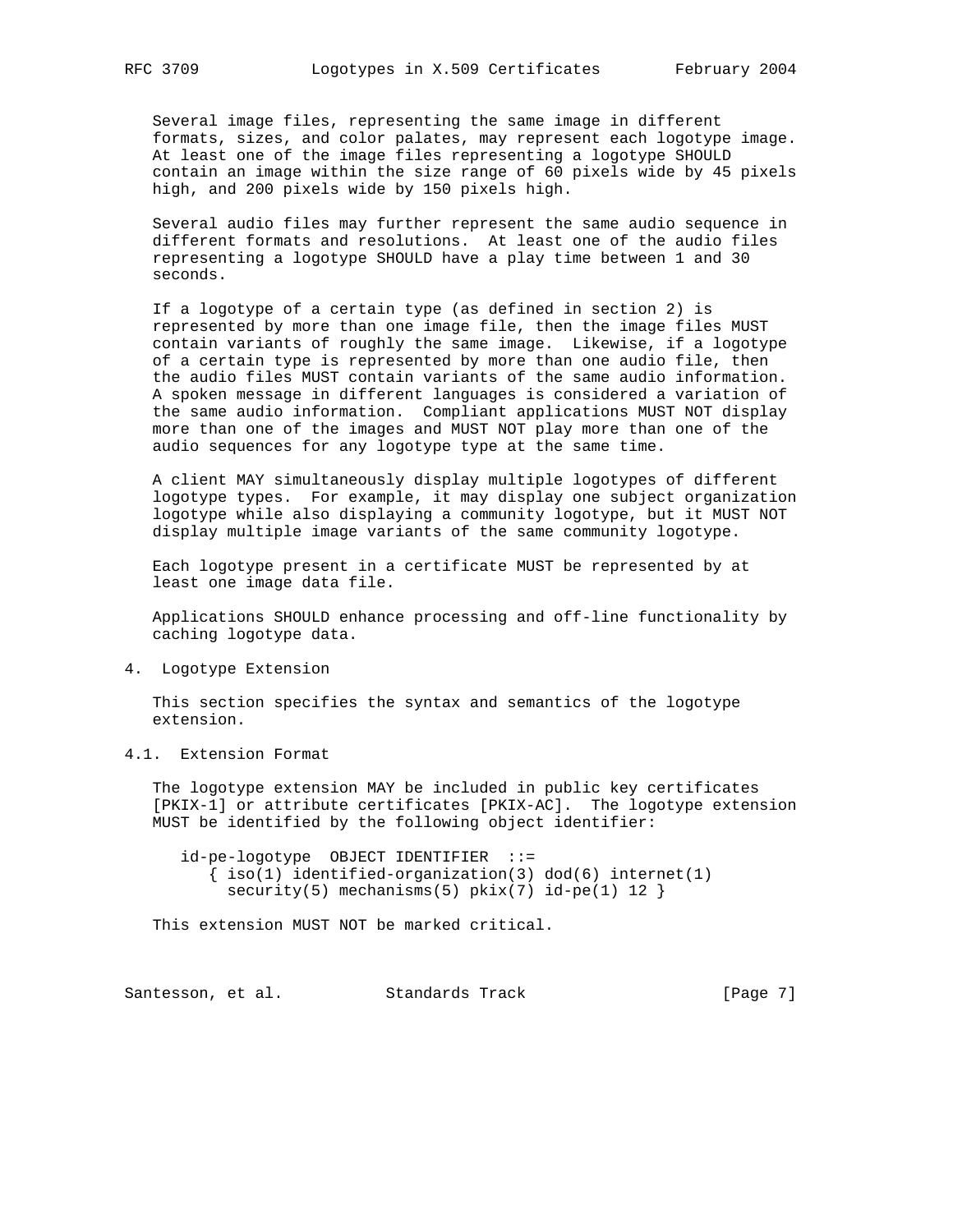Logotype data may be referenced through either direct or indirect addressing. Clients MUST support both direct and indirect addressing. Certificate issuing applications MUST support direct addressing, and certificate issuing applications SHOULD support indirect addressing.

 The direct addressing includes information about each logotype in the certificate, and URIs point to the image and audio data files. Direct addressing supports cases where just one or a few alternative images and audio files are referenced.

 The indirect addressing includes one reference to an external hashed data structure that contains information on the type, content, and location of each image and audio file. Indirect addressing supports cases where each logotype is represented by many alternative audio or image files.

 Both direct and indirect addressing accommodate alternative URIs to obtain exactly the same item. This opportunity for replication is intended to improve availability. Therefore, if a client is unable to fetch the item from one URI, the client SHOULD try another URI in the sequence. All URIs MUST use either the HTTP scheme  $(http://...)$  or the FTP scheme (ftp://...) [URI]. At least one URI in each sequence MUST use the HTTP scheme. Clients MUST support retrieval of referenced LogoTypeData with HTTP/1.1 [HTTP/1.1]. Clients MAY support retrieval using FTP [FTP].

The logotype extension MUST have the following syntax:

LogotypeExtn ::= SEQUENCE { communityLogos [0] EXPLICIT SEQUENCE OF LogotypeInfo OPTIONAL, issuerLogo [1] EXPLICIT LogotypeInfo OPTIONAL, subjectLogo [2] EXPLICIT LogotypeInfo OPTIONAL, otherLogos [3] EXPLICIT SEQUENCE OF OtherLogotypeInfo OPTIONAL } LogotypeInfo ::= CHOICE { direct [0] LogotypeData, indirect [1] LogotypeReference } LogotypeData ::= SEQUENCE { image SEQUENCE OF LogotypeImage OPTIONAL,<br>audio [1] SEQUENCE OF LogotypeAudio OPTIO [1] SEQUENCE OF LogotypeAudio OPTIONAL } LogotypeImage ::= SEQUENCE { imageDetails LogotypeDetails, imageInfo LogotypeImageInfo OPTIONAL }

Santesson, et al. Standards Track [Page 8]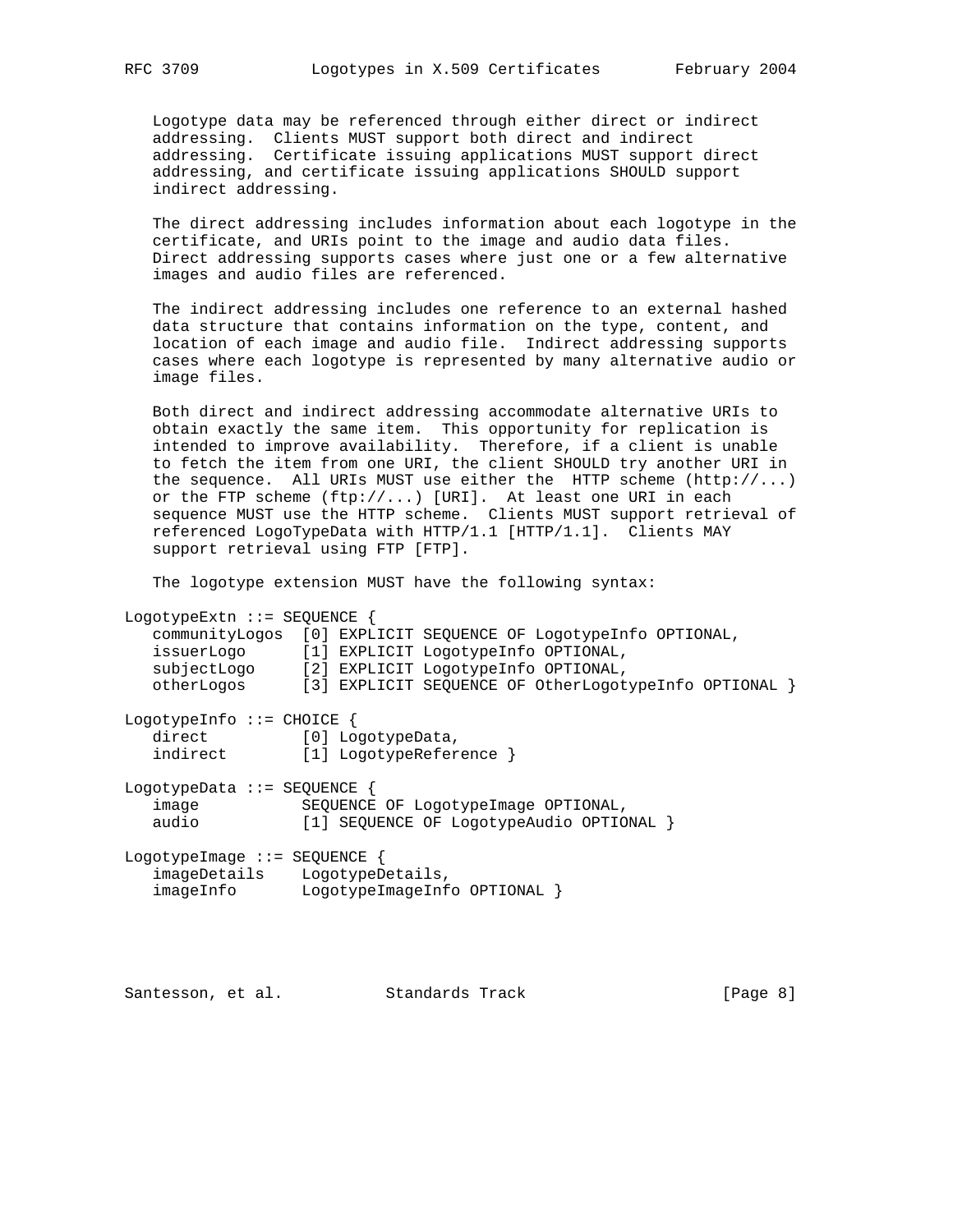```
LogotypeAudio ::= SEQUENCE {
 audioDetails LogotypeDetails,
 audioInfo LogotypeAudioInfo OPTIONAL }
LogotypeDetails ::= SEQUENCE {
  mediaType IA5String, -- MIME media type name and optional
                            -- parameters
  logotypeHash SEQUENCE SIZE (1..MAX) OF HashAlgAndValue,
  logotypeURI SEQUENCE SIZE (1..MAX) OF IA5String }
LogotypeImageInfo ::= SEQUENCE {
 type [0] LogotypeImageType DEFAULT color,
 fileSize INTEGER, -- In octets
 xSize INTEGER, -- Horizontal size in pixels
 ySize INTEGER, -- Vertical size in pixels
 resolution LogotypeImageResolution OPTIONAL,
 language [4] IA5String OPTIONAL } -- RFC 3066 Language Tag
LogotypeImageType ::= INTEGER { grayScale(0), color(1) }
LogotypeImageResolution ::= CHOICE {
  numBits [1] INTEGER, -- Resolution in bits
   tableSize [2] INTEGER } -- Number of colors or grey tones
LogotypeAudioInfo ::= SEQUENCE {
 fileSize INTEGER, -- In octets
 playTime INTEGER, -- In milliseconds
 channels INTEGER, -- 1=mono, 2=stereo, 4=quad
 sampleRate [3] INTEGER OPTIONAL, -- Samples per second
 language [4] IA5String OPTIONAL } -- RFC 3066 Language Tag
OtherLogotypeInfo ::= SEQUENCE {
   logotypeType OBJECT IDENTIFIER,
   info LogotypeInfo }
LogotypeReference ::= SEQUENCE {
   refStructHash SEQUENCE SIZE (1..MAX) OF HashAlgAndValue,
   refStructURI SEQUENCE SIZE (1..MAX) OF IA5String }
                  -- Places to get the same "LTD" file
HashAlgAndValue ::= SEQUENCE {
  hashAlg AlgorithmIdentifier,<br>hashValue OCTET STRING }
               OCTET STRING }
   When using indirect addressing, the URI (refStructURI) pointing to
   the external data structure MUST point to a binary file containing
   the DER encoded data with the syntax LogotypeData. The referenced
   file name SHOULD include a file extension of "LTD".
```
Santesson, et al. Standards Track [Page 9]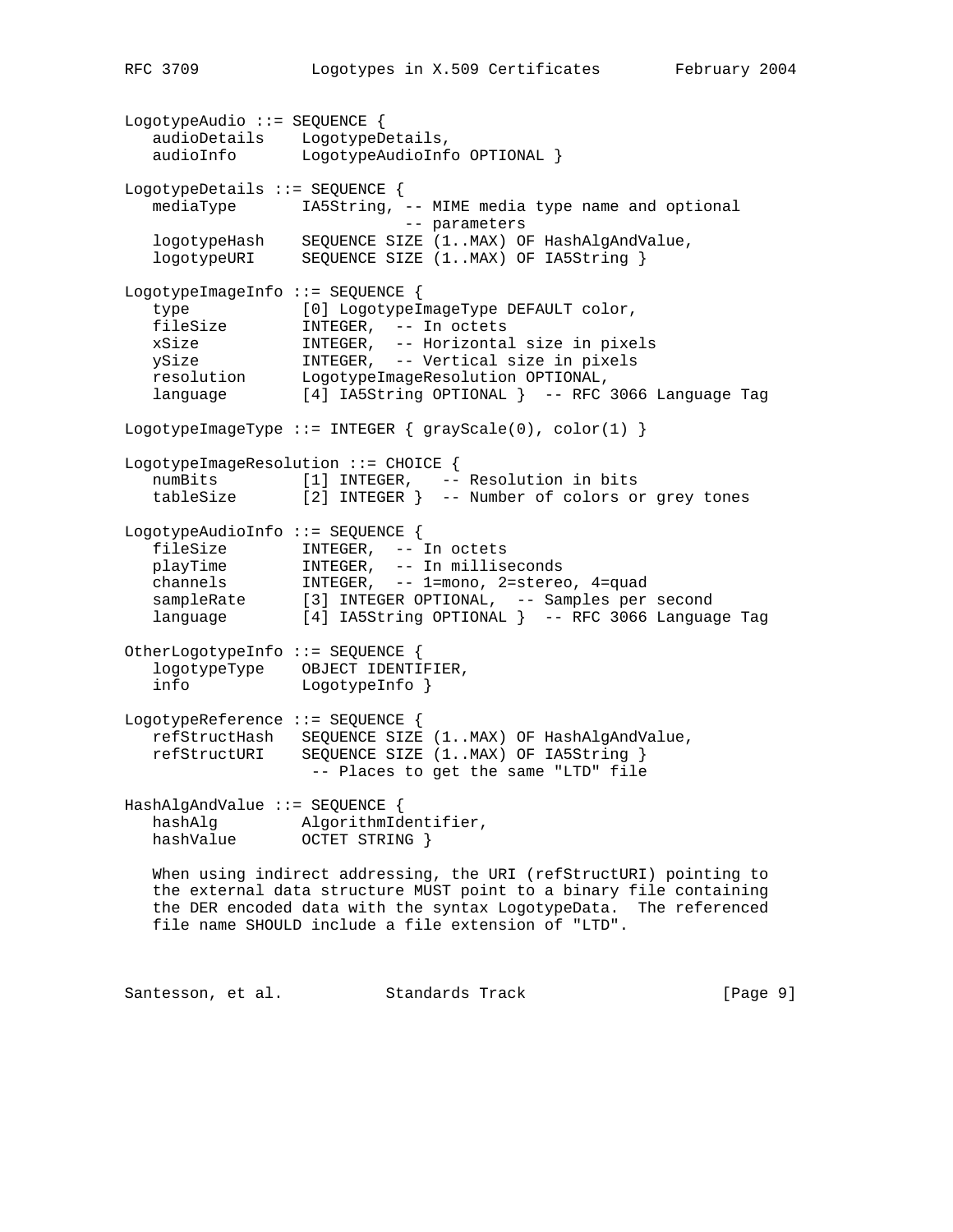At least one of the optional elements in the LogotypeExtn structure MUST be present. Avoid the use of otherLogos whenever possible.

 The LogotypeReference and LogotypeDetails structures explicitly identify one or more one-way hash functions employed to authenticate referenced data files. Clients MUST support the SHA-1 [SHS] one-way hash function, and clients MAY support other one-way hash functions. CAs MUST include a SHA-1 hash value for each referenced file, calculated on the whole file, and CAs MAY include other one-way hash values. Clients MUST compute a one-way hash value using one of the identified functions, and clients MUST discard the logotype data if the computed one-way hash function value does not match the one-way hash function value in the certificate extension.

 A MIME type is used to specify the format of the file containing the logotype data. Implementations MUST support both the JPEG and GIF image formats (with MIME types of "image/jpeg" and "image/gif" [MEDIA], respectively). Animated images SHOULD NOT be used. Implementations that support audio MUST support the MP3 audio format (with a MIME type of "audio/mpeg" [AUDIO/MPEG]). MIME types MAY include parameters.

 When language is specified, the language tag MUST use the RFC 3066 [LANGCODES] syntax.

Logotype types defined in this specification are:

 Community Logotype: If communityLogos is present, the logotypes MUST represent one or more communities with which the certificate issuer is affiliated. The communityLogos MAY be present in an end entity certificate, a CA certificate, or an attribute certificate. The communityLogos contains a sequence of Community Logotypes, each representing a different community. If more than one Community logotype is present, they MUST be placed in order of preferred appearance. Some clients MAY choose to display a subset of the present community logos; therefore the placement within the sequence aids the client selection. The most preferred logotype MUST be first in the sequence, and the least preferred logotype MUST be last in the sequence.

 Issuer Organization Logotype: If issuerLogo is present, the logotype MUST represent the issuer's organization. The logotype MUST be consistent with, and require the presence of, an organization name stored in the organization attribute in the issuer field (for either a public key certificate or attribute certificate). The issuerLogo MAY be present in an end entity certificate, a CA certificate, or an attribute certificate.

Santesson, et al. Standards Track [Page 10]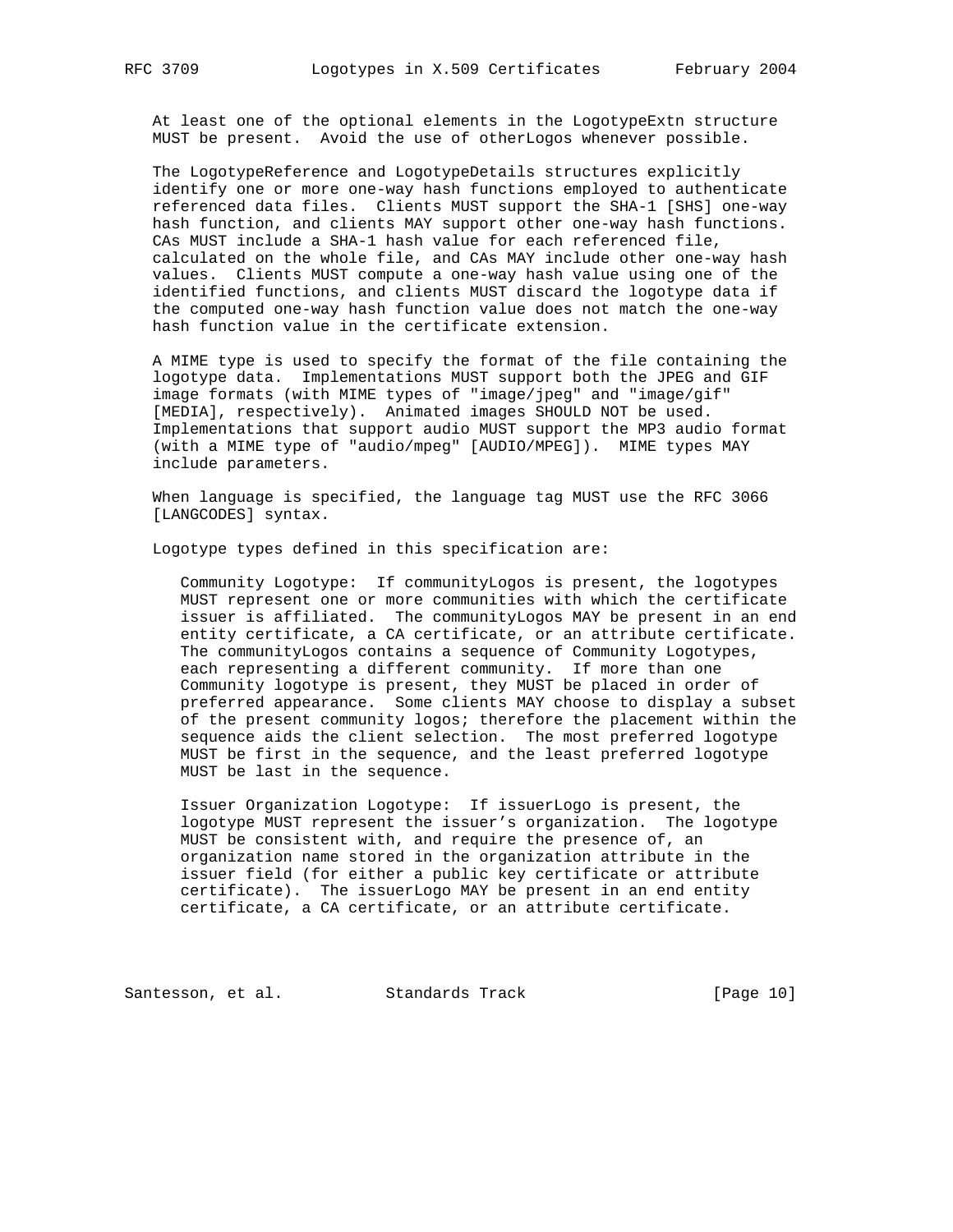Subject Organization Logotype: If subjectLogo is present, the logotype MUST represent the subject's organization. The logotype MUST be consistent with, and require the presence of, an organization name stored in the organization attribute in the subject field (for either a public key certificate or attribute certificate). The subjectLogo MAY be present in an end entity certificate, a CA certificate, or an attribute certificate.

 The relationship between the subject organization and the subject organization logotype, and the relationship between the issuer and either the issuer organization logotype or the community logotype, are relationships asserted by the issuer. The policies and practices employed by the issuer to check subject organization logotypes or claims its issuer and community logotypes is outside the scope of this document.

4.2. Other Logotypes

 Logotypes identified by otherLogos (as defined in 4.1) can be used to enhance the display of logotypes and marks that represent partners, products, services, or any other characteristic associated with the certificate or its intended application environment when the standard logotype types are insufficient.

 The conditions and contexts of the intended use of these logotypes are defined at the discretion of the local client application.

The following other logotype types are defined in this document:

- Loyalty logotype
- Certificate Background logotype

OID Definitions:

 $id-logo$  OBJECT IDENTIFIER  $::=$  {  $id-pkix 20$  }

 $id-logo-logality$  OBJECT IDENTIFIER ::= {  $id-logo 1$  }

 $id-logo-background OBJECT IDENTIFYER ::= { id-logo 2 }$ 

 A loyalty logotype, if present, MUST contain a logotype associated with a loyalty program related to the certificate or its use. The relation between the certificate and the identified loyalty program is beyond the scope of this document. The logotype extension MAY contain more than one Loyalty logotype.

Santesson, et al. Standards Track [Page 11]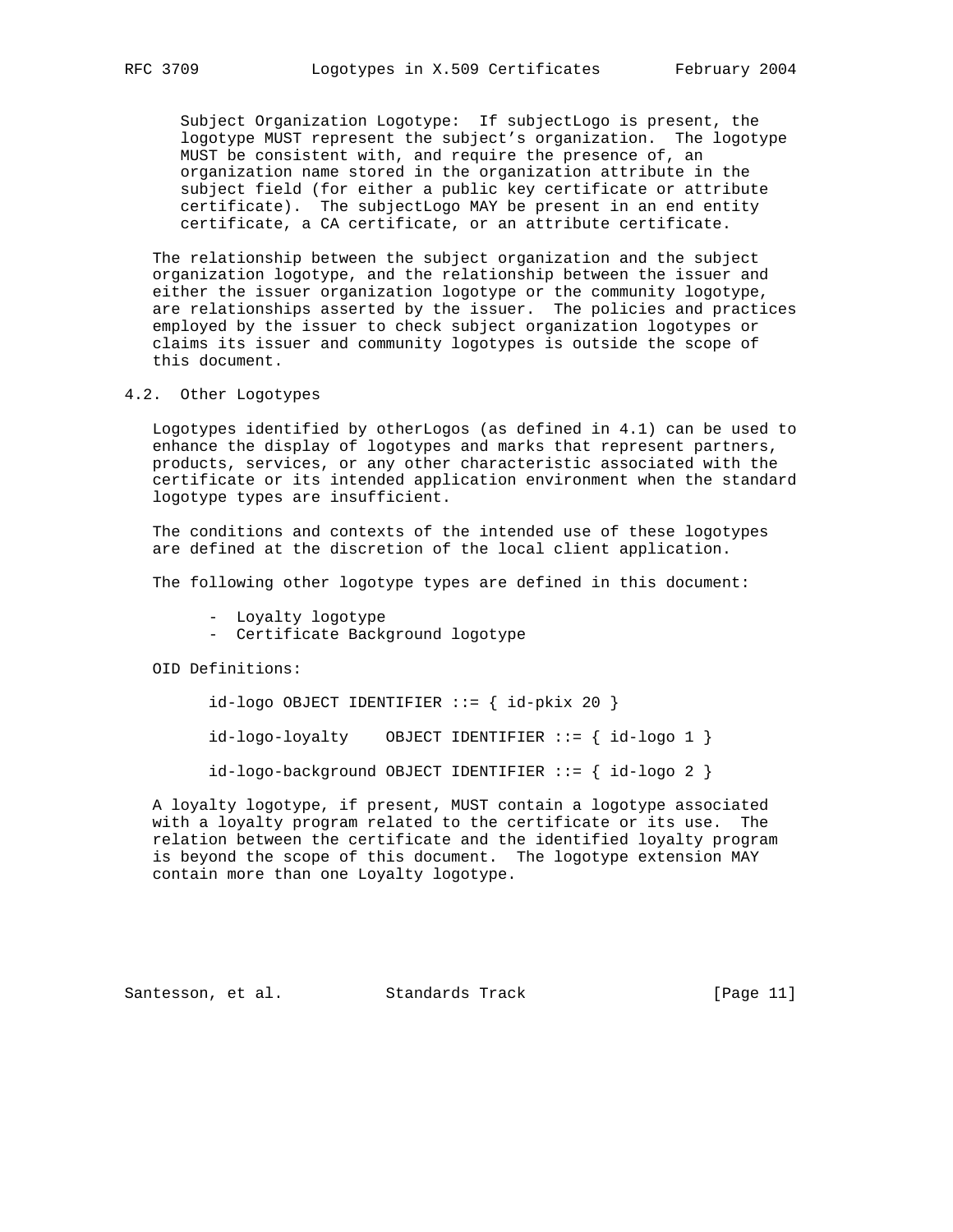The certificate background logotype, if present, MUST contain a graphical image intended as a background image for the certificate, and/or a general audio sequence for the certificate. The background image MUST allow black text to be clearly read when placed on top of the background image. The logotype extension MUST NOT contain more than one certificate background logotype.

5. Type of Certificates

 Logotypes MAY be included in public key certificates and attribute certificates at the discretion of the certificate issuer; however, logotypes MUST NOT be part of certification path validation or any type of automated processing. The sole purpose of logotypes is to enhance the display of a particular certificate, regardless of its position in a certification path.

6. Use in Clients

 All PKI implementations require relying party software to have some mechanism to determine whether a trusted CA issues a particular certificate. This is an issue for certification path validation, including consistent policy and name checking.

 After a certification path is successfully validated, the replying party trusts the information that the CA includes in the certificate, including any certificate extensions. The client software can choose to make use of such information, or the client software can ignore it. If the client is unable to support a provided logotype, the client MUST NOT report an error, rather the client MUST behave as though no logotype extension was included in the certificate. Current standards do not provide any mechanism for cross-certifying CAs to constrain subordinate CAs from including private extensions (see the security considerations section).

 Consequently, if relying party software accepts a CA, then it should be prepared to (unquestioningly) display the associated logotypes to its human user, given that it is configured to do so. Information about the logotypes is provided so that the replying party software can select the one that will best meet the needs of the human user. This choice depends on the abilities of the human user, as well as the capabilities of the platform on which the replaying party software is running. If none of the provided logotypes meets the needs of the human user or matches the capabilities of the platform, then the logotypes can be ignored.

 A client MAY, subject to local policy, choose to display none, one, or any number of the logotypes in the logotype extension.

Santesson, et al. Standards Track [Page 12]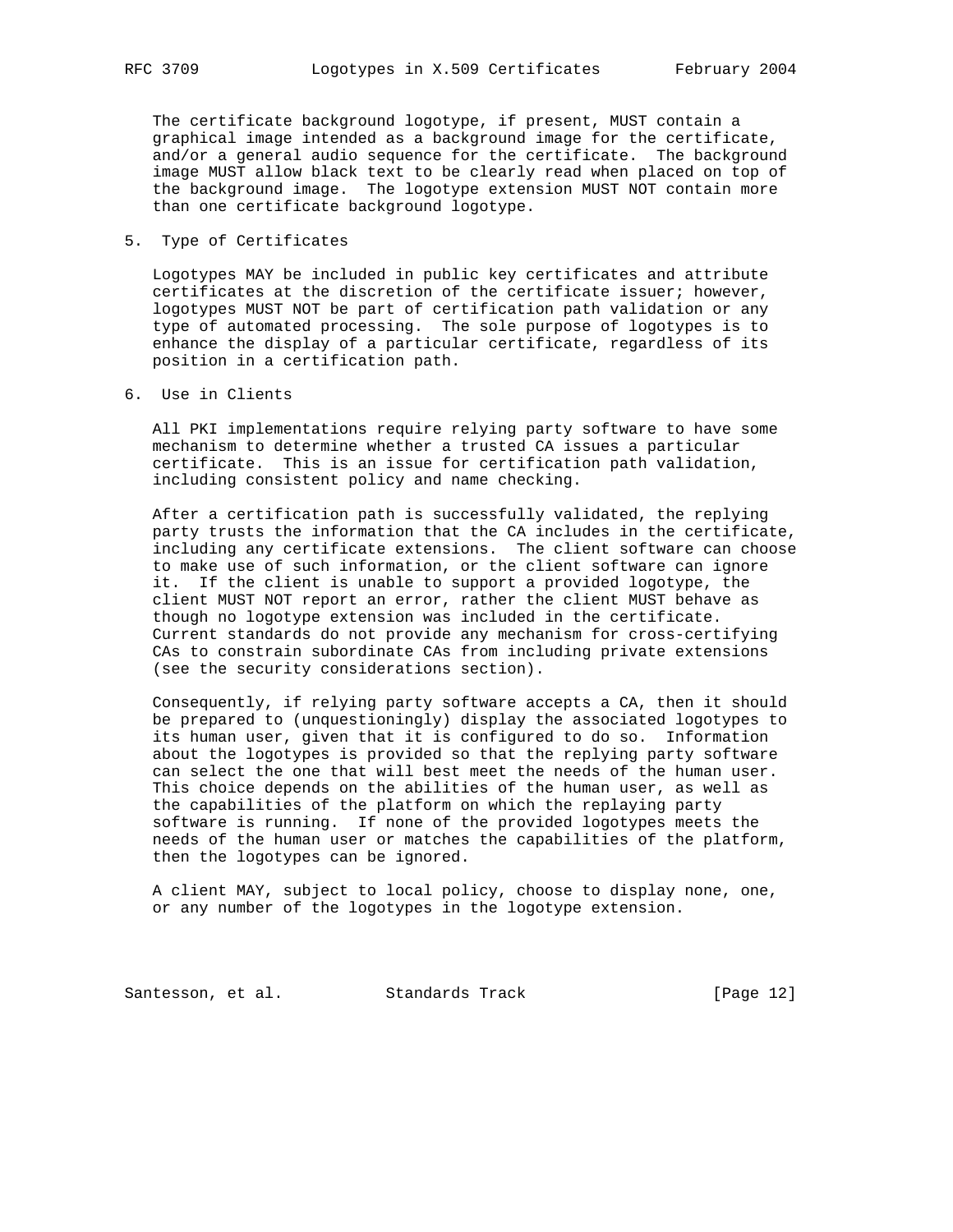In many cases, a client will be used in an environment with a good network connection and also used in an environment with little or no network connectivity. For example, a laptop computer can be docked with a high-speed LAN connection, or it can be disconnected from the network altogether. In recognition of this situation, the client MUST include the ability to disable the fetching of logotypes. However, locally cached logotypes can still be displayed when the user disables the fetching of additional logotypes.

 A client MAY, subject to local policy, choose any combination of audio and image presentation for each logotype. That is, the client MAY display an image with or without playing a sound, and it MAY play a sound with or without displaying an image. A client MUST NOT play more than one logotype audio sequence at the same time.

 The logotype is to be displayed in conjunction with other identity information contained in the certificate. The logotype is not a replacement for this identity information.

 Care is needed when designing replying party software to ensure that an appropriate context of logotype information is provided. This is especially difficult with audio logotypes. It is important that the human user be able to recognize the context of the logotype, even if other audio streams are being played.

 If the relying party software is unable to successfully validate a particular certificate, then it MUST NOT display any logotype data associated with that certificate.

## 7. Security Considerations

 Implementations that simultaneously display multiple logotype types (subject organization, issuer, community or other), MUST ensure that there is no ambiguity as to the binding between the image and the type of logotype that the image represents. "Logotype type" is defined in section 2, and it refers to the type of entity or affiliation represented by the logotype, not the type of binary format.

 Logotypes are very difficult to securely and accurately define. Names are also difficult in this regard, but logotypes are even worse. It is quite difficult to specify what is, and what is not, a legitimate logotype of an organization. There is an entire legal structure around this issue, and it will not be repeated here. However, issuers should be aware of the implications of including images associated with a trademark or servicemark before doing so.

Santesson, et al. Standards Track [Page 13]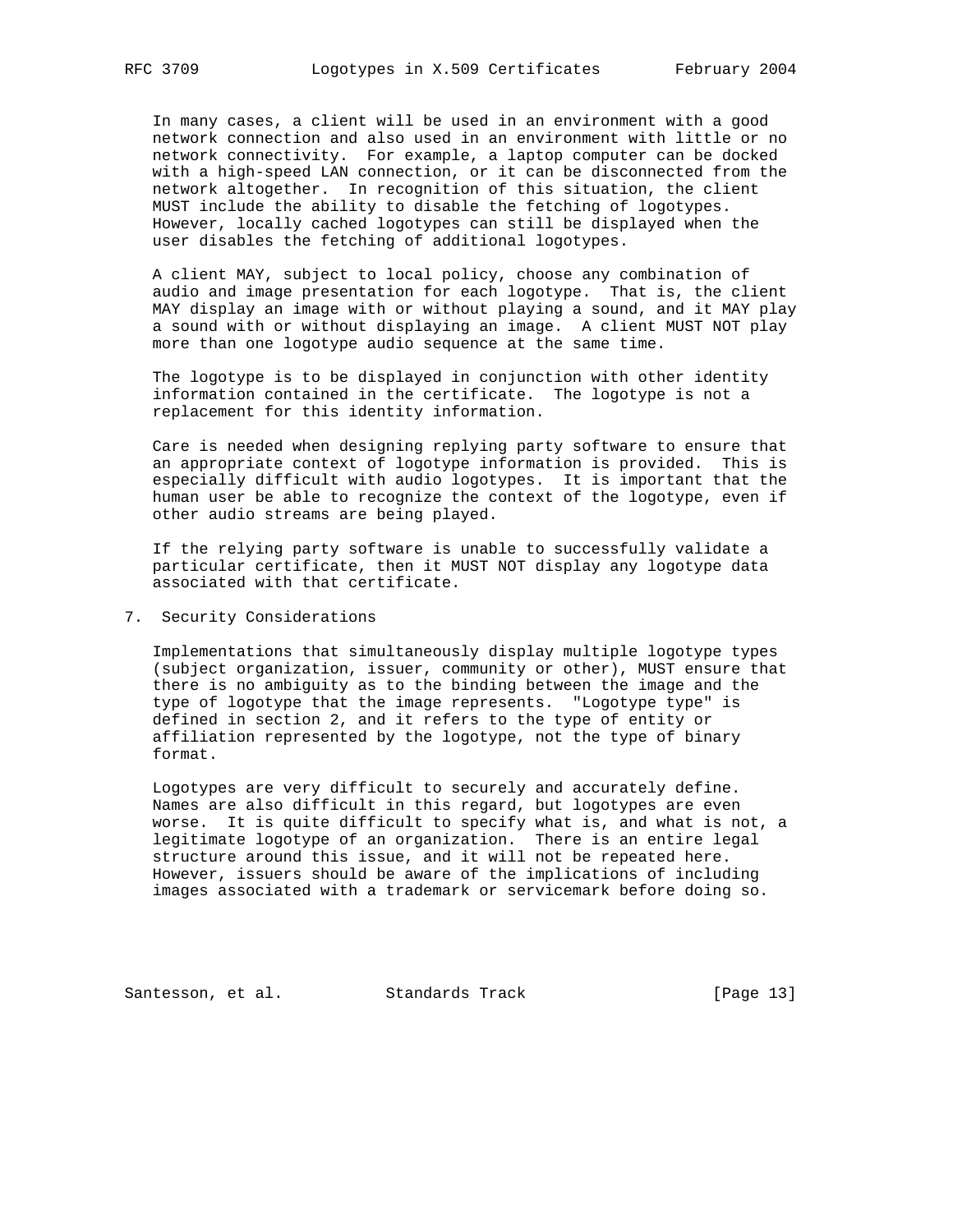As logotypes can be difficult (and sometimes expensive) to verify, the possibility of errors related to assigning wrong logotypes to organizations is increased.

 This is not a new issue for electronic identification instruments. It is already dealt with in a number of similar situations in the physical world, including physical employee identification cards. Secondly, there are situations where identification of logotypes is rather simple and straightforward, such as logotypes for well-known industries and institutes. These issues should not stop those service providers who want to issue logotypes from doing so, where relevant.

 It is impossible to prevent fraudulent creation of certificates by dishonest or badly performing issuers, containing names and logotypes that the issuer has no claim to or has failed to check correctly. Such certificates could be created in an attempt to socially engineer a user into accepting a certificate. The premise used for the logotype work is thus that logotype graphics in a certificate are trusted only if the certificate is successfully validated within a valid path. It is thus imperative that the representation of any certificate that fails to validate is not enhanced in any way by using the logotype graphic.

 Logotype data is fetched from a server when it is needed. By watching activity on the network, an observer can determine which clients are making use of certificates that contain particular logotype data. This observation can potentially introduce privacy issues. Since clients are expected to locally cache logotype data, network traffic to the server containing the logotype data will not be generated every time the certificate is used. In cases where logotype data is not cashed, monitoring would reveal usage frequency. In cases where logotype data is cached, monitoring would reveal when a certain logotype image or audio sequence is used for the first time.

 Certification paths may also impose name constraints that are systematically checked during certification path processing, which, in theory, may be circumvented by logotypes.

 Certificate path processing as defined in RFC 3280 [PKIX-1] does not constrain the inclusion of logotype data in certificates. A parent CA can constrain certification path validation such that subordinate CAs cannot issue valid certificates to end-entities outside a limited name space or outside specific certificate polices. A malicious CA can comply with these name and policy requirements and still include inappropriate logotypes in the certificates that it issues. These certificates will pass the certification path validation algorithm,

Santesson, et al. Standards Track [Page 14]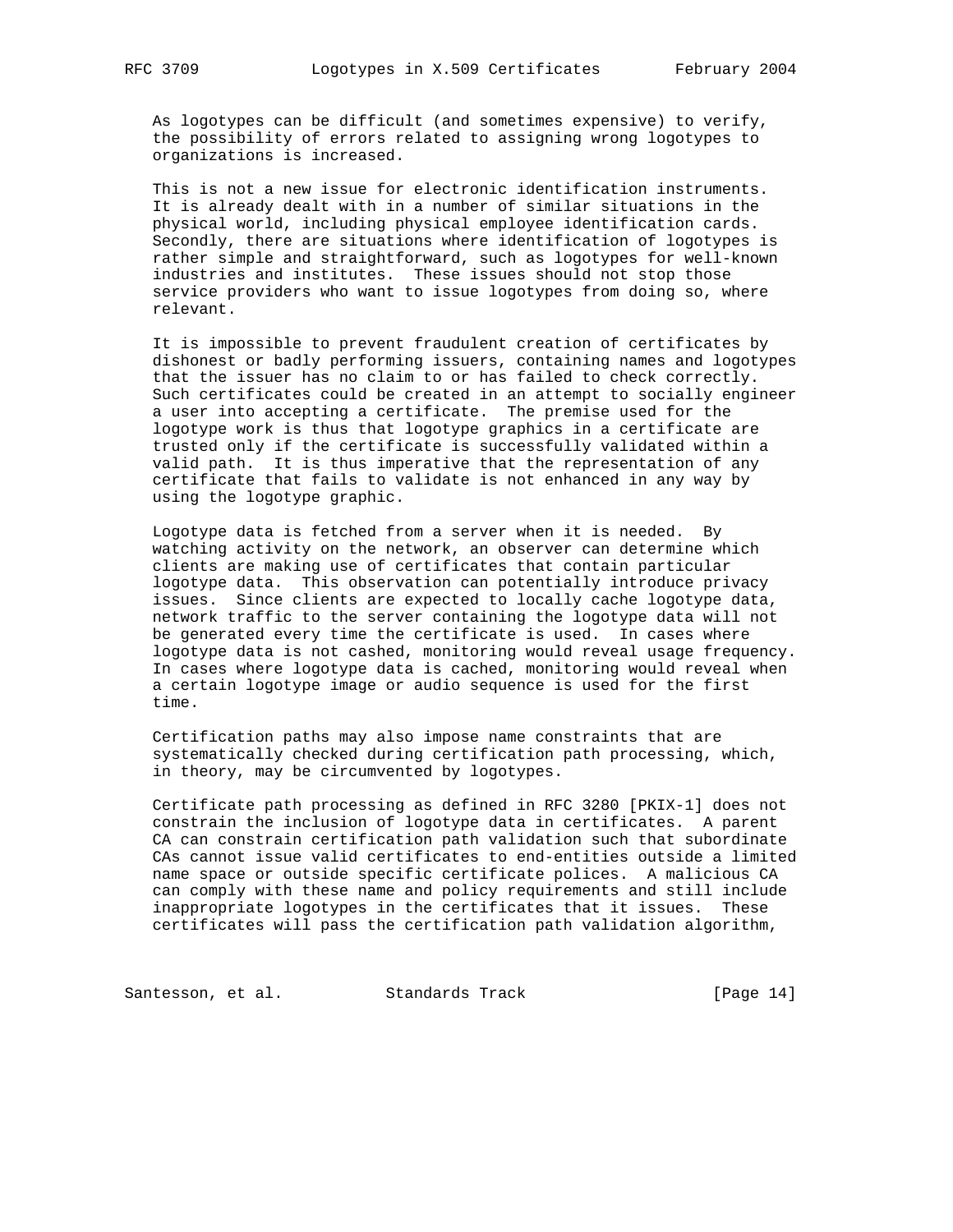which means the client will trust the logotypes in the certificates. Since there is no technical mechanism to prevent or control subordinate CAs from including the logotype extension or its contents, where appropriate, a parent CA could employ a legal agreement to impose a suitable restriction on the subordinate CA. This situation is not unique to the logotype extension.

 The controls available to a parent CA to protect itself from rogue subordinate CAs are non-technical. They include:

- Contractual agreements of suitable behavior, including terms of liability in case of material breach.
- Control mechanisms and procedures to monitor and follow-up behavior of subordinate CAs.
- Use of certificate policies to declare an assurance level of logotype data, as well as to guide applications on how to treat and display logotypes.
- Use of revocation functions to revoke any misbehaving CA.

 There is not a simple, straightforward, and absolute technical solution. Rather, involved parties must settle some aspects of PKI outside the scope of technical controls. As such, issuers need to clearly identify and communicate the associated risks.

### 8. IANA Considerations

 Certificate extensions and attribute certificate extensions are identified by object identifiers (OIDs). The OID for the extension defined in this document was assigned from an arc delegated by the IANA to the PKIX Working Group. No further action by the IANA is necessary for this document or any anticipated updates.

9. Acknowledgments

 This document is the result of contributions from many professionals. The authors appreciate contributions from all members of the IETF PKIX Working Group. We extend a special thanks to Al Arsenault, David Cross, Tim Polk, Russel Weiser, Terry Hayes, Alex Deacon, Andrew Hoag, Randy Sabett, Denis Pinkas, Magnus Nystrom, Ryan Hurst, and Phil Griffin for their efforts and support.

 Russ Housley thanks the management at RSA Laboratories, especially Burt Kaliski, who supported the development of this specification. The vast majority of the work on this specification was done while Russ was employed at RSA Laboratories.

Santesson, et al. Standards Track [Page 15]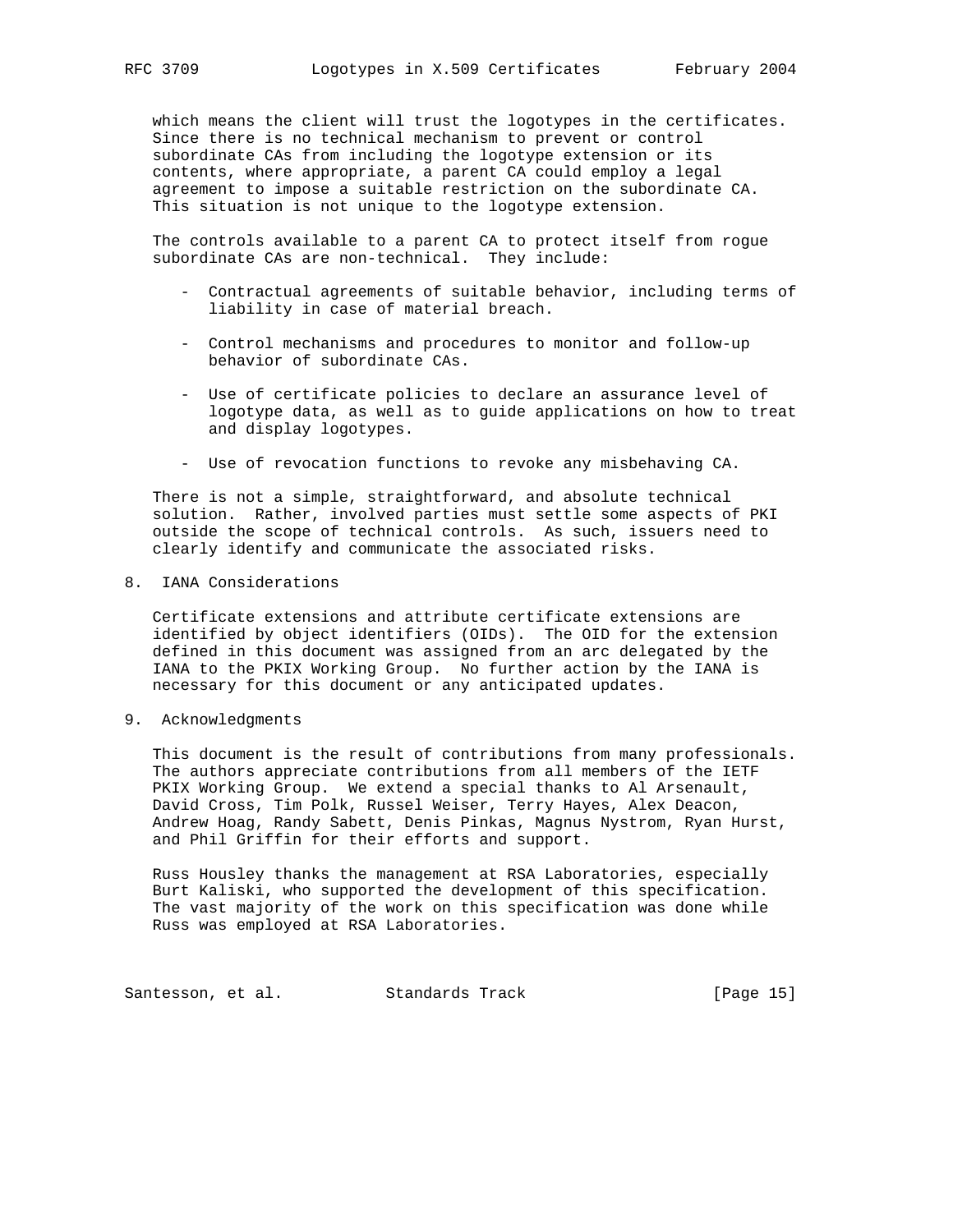# 10. References

- 10.1. Normative References
	- [LANGCODES] Alvestrand, H., "Tags for Identification of Languages", BCP 47, RFC 3066, January 2001.
	- [PKIX-1] Housley, R., Polk, W., Ford, W. and D. Solo, "Internet X.509 Public Key Infrastructure: Certificate and Certificate Revocation List (CRL) Profile", RFC 3280, April 2002.
	- [PKIX-AC] Farrell, S. and R. Housley, "An Internet Attribute Certificate Profile for Authorization", RFC 3281, April 2002.
	- [SHS] Federal Information Processing Standards Publication (FIPS PUB) 180-1, Secure Hash Standard, 17 April 1995. [Supersedes FIPS PUB 180 dated 11 May 1993.]
	- [STDWORDS] Bradner, S., "Key words for use in RFCs to Indicate Requirement Levels", BCP 14, RFC 2119, March 1997.
	- [HTTP/1.1] Fielding, R., Gettys, J., Mogul, J., Frystyk, H., Masinter, L., Leach P. and T. Berners-Lee, "Hypertext Transfer Protocol -- HTTP/1.1", RFC 2616, June 1999.
	- [FTP] Postel, J. and J. Reynolds, "File Transfer Protocol", STD 9, RFC 959, October 1985.
	- [URI] Berners-Lee, T., Fielding, R. and L. Masinter, "Uniform Resource Identifiers (URI): Generic Syntax", RFC 2396, August 1998.
	- [MEDIA] Freed, N. and N. Borenstein, "Multipurpose Internet Mail Extensions (MIME) Part Two: Media Types", RFC 2046, November 1996.
	- [AUDIO/MPEG] Nilsson, M., "The audio/mpeg Media Type", RFC 3003, November 2000.

## 10.2. Informative References

 [X.509] ITU-T Recommendation X.509 (2000) | ISO/IEC 9594-8:2001, Information technology - Open Systems Interconnection - The Directory: Public-key and attribute certificate frameworks

Santesson, et al. Standards Track [Page 16]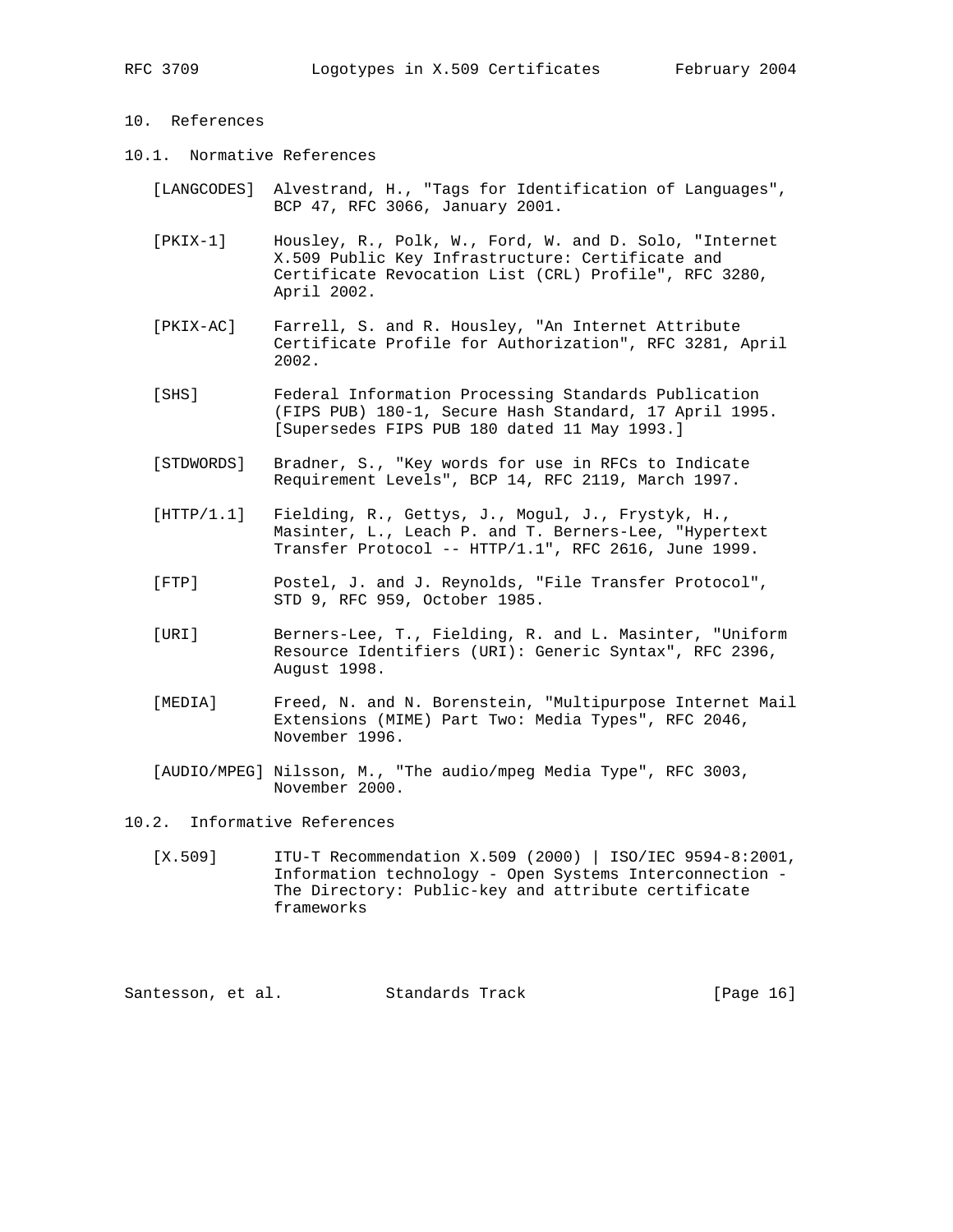```
APPENDIX A. ASN.1 Module
LogotypeCertExtn
  \{ iso(1) <i>identified-organization(3) <math> dod(6) <i>internet(1)</i> security(5) mechanisms(5) pkix(7) id-mod(0)
     id-mod-logotype(22) }
DEFINITIONS IMPLICIT TAGS ::=
BEGIN
IMPORTS
   AlgorithmIdentifier FROM PKIX1Explicit88 -- RFC 3280
     \{ iso(1) <i>identified-organization(3) <math> dod(6) <i>internet(1)</i>security(5) mechanisms(5) pkix(7) id-mod(0)
        id-pkix1-explicit(18) };
-- Logotype Extension OID
id-pe-logotype OBJECT IDENTIFIER ::=
   \{ iso(1) identified-organization(3) dod(6) internet(1)
    security(5) mechanisms(5) pix(7) id-pe(1) 12 }
-- Logotype Extension Syntax
LogotypeExtn ::= SEQUENCE {
   communityLogos [0] EXPLICIT SEQUENCE OF LogotypeInfo OPTIONAL,
   issuerLogo [1] EXPLICIT LogotypeInfo OPTIONAL,
 subjectLogo [2] EXPLICIT LogotypeInfo OPTIONAL,
 otherLogos [3] EXPLICIT SEQUENCE OF OtherLogotypeInfo OPTIONAL }
LogotypeInfo ::= CHOICE {
  direct [0] LogotypeData,<br>indirect [1] LogotypeRefer
                 [1] LogotypeReference }
LogotypeData ::= SEQUENCE {
    image SEQUENCE OF LogotypeImage OPTIONAL,
    audio [1] SEQUENCE OF LogotypeAudio OPTIONAL }
LogotypeImage ::= SEQUENCE {
    imageDetails LogotypeDetails,
    imageInfo LogotypeImageInfo OPTIONAL }
LogotypeAudio ::= SEQUENCE {
   audioDetails LogotypeDetails,
  audioInfo LogotypeAudioInfo OPTIONAL }
Santesson, et al. Standards Track [Page 17]
```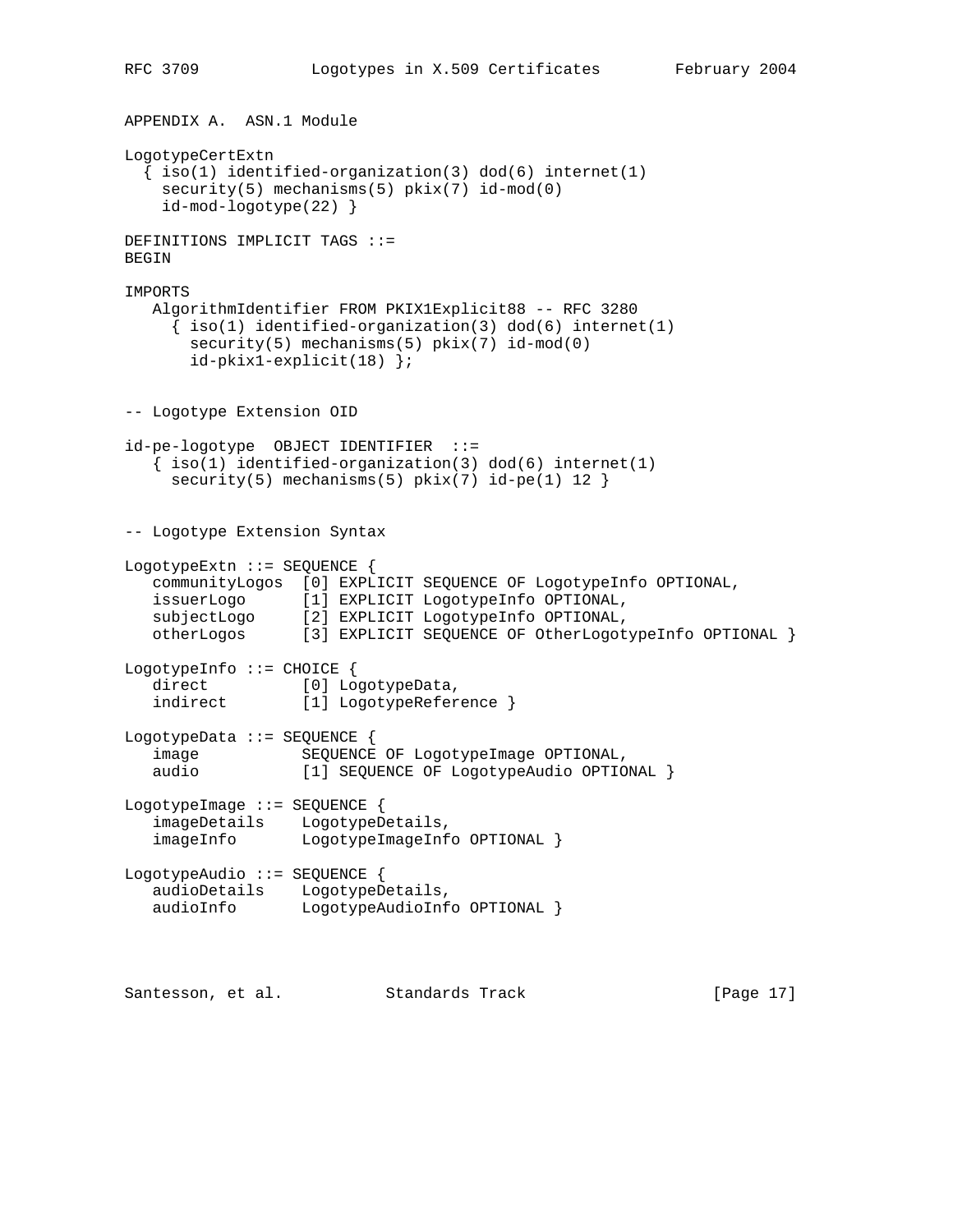LogotypeDetails ::= SEQUENCE { mediaType IA5String, -- MIME media type name and optional -- parameters logotypeHash SEQUENCE SIZE (1..MAX) OF HashAlgAndValue, logotypeURI SEQUENCE SIZE (1..MAX) OF IA5String } LogotypeImageInfo ::= SEQUENCE { type [0] LogotypeImageType DEFAULT color, fileSize INTEGER, -- In octets xSize INTEGER, -- Horizontal size in pixels ySize INTEGER, -- Vertical size in pixels resolution LogotypeImageResolution OPTIONAL, language [4] IA5String OPTIONAL } -- RFC 3066 Language Tag LogotypeImageType ::= INTEGER  $\{ \text{grayScale}(0), \text{color}(1) \}$ LogotypeImageResolution ::= CHOICE { numBits [1] INTEGER, -- Resolution in bits tableSize [2] INTEGER } -- Number of colors or grey tones LogotypeAudioInfo ::= SEQUENCE { fileSize INTEGER, -- In octets playTime INTEGER, -- In milliseconds channels INTEGER, -- 1=mono, 2=stereo, 4=quad sampleRate [3] INTEGER OPTIONAL, -- Samples per second language [4] IA5String OPTIONAL } -- RFC 3066 Language Tag OtherLogotypeInfo ::= SEQUENCE { logotypeType OBJECT IDENTIFIER, info LogotypeInfo } LogotypeReference ::= SEQUENCE { refStructHash SEQUENCE SIZE (1..MAX) OF HashAlgAndValue, refStructURI SEQUENCE SIZE (1..MAX) OF IA5String } -- Places to get the same "LTD" file -- Note: The content of referenced "LTD" files is defined by the LogotypeData type HashAlgAndValue ::= SEQUENCE { hashAlg algorithmIdentifier,<br>hashValue OCTET STRING } OCTET STRING } -- Other logotype type OIDs id-logo OBJECT IDENTIFIER  $::=$  { iso(1) identified-organization(3)  $dod(6)$  internet(1) security(5) mechanisms(5) pkix(7) 20 }

Santesson, et al. Standards Track [Page 18]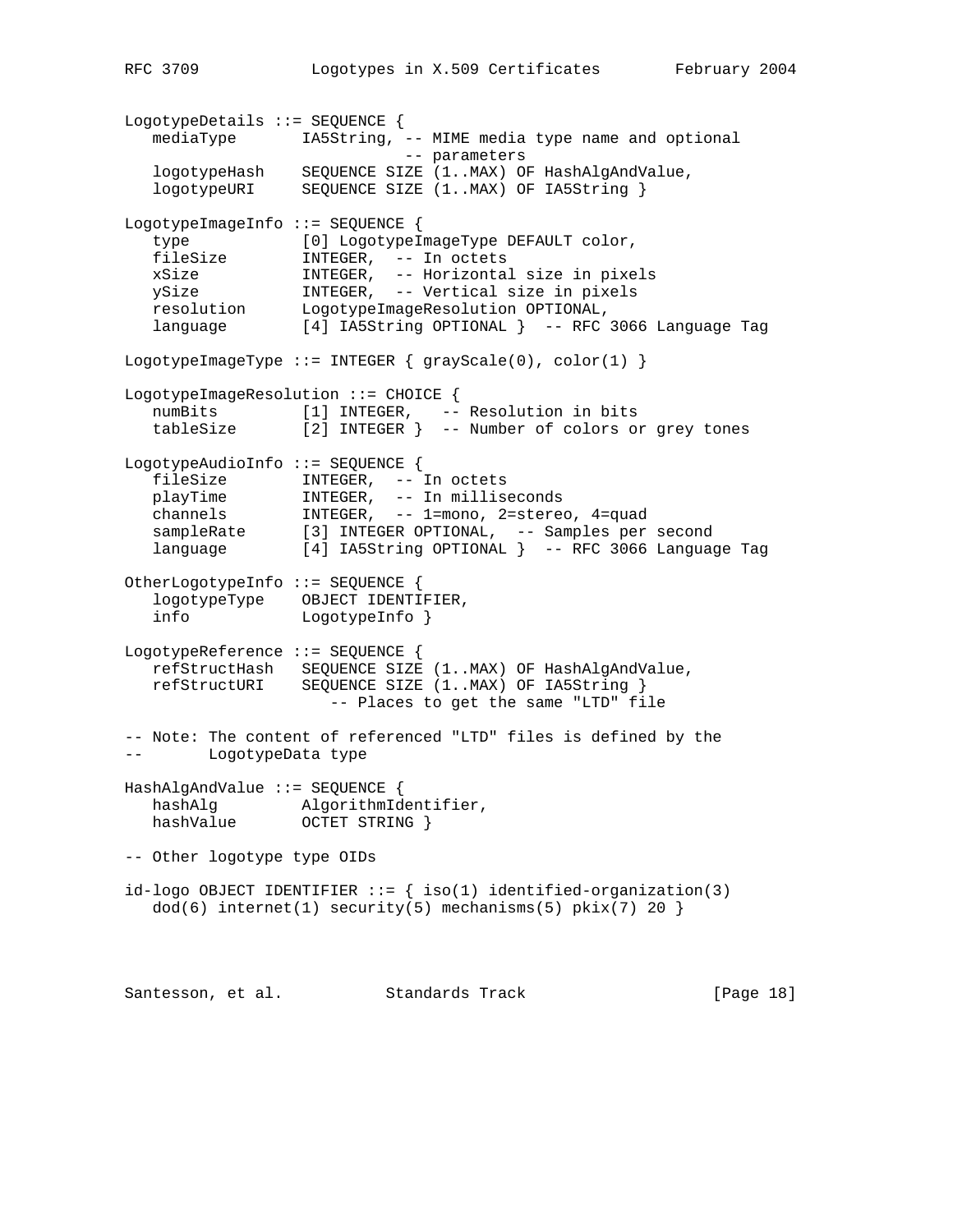$id-logo-logality$  OBJECT IDENTIFIER ::= {  $id-logo 1$  }  $id-logo-background OBJECT IDENTIFYER ::= { id-logo 2 }$ 

END

APPENDIX B. Example Extension

 The following example displays a logotype extension containing one Issuer logotype using direct addressing. The issuer logotype image is of the type image/gif. The logotype image file is referenced through 1 URI and the image is hashed by one sha1 hash value.

The values on the left are the ASN.1 tag and length, in hexadecimal.

| 30 |     | 106: SEQUENCE                                   |
|----|-----|-------------------------------------------------|
| 06 | 8:  | OBJECT IDENTIFIER '1 3 6 1 5 5 7 1 12'          |
| 04 | 94: | OCTET STRING, encapsulates {                    |
| 30 | 92: | SEQUENCE {                                      |
| A1 | 90: | $[1]$ {                                         |
| A0 | 88: | [0]                                             |
| 30 | 86: | SEQUENCE {                                      |
| 30 | 84: | SEQUENCE {                                      |
| 30 | 82: | SEQUENCE {                                      |
| 16 | 9:  | IA5String 'image/gif'                           |
| 30 | 33: | SEQUENCE {                                      |
| 30 | 31: | SEQUENCE {                                      |
| 30 | 7:  | SEQUENCE {                                      |
| 06 | 5:  | OBJECT IDENTIFIER shal (1 3 14 3 2 26)          |
|    |     |                                                 |
| 04 | 20: | <b>OCTET STRING</b>                             |
|    |     | 8F E5 D3 1A 86 AC 8D 8E 6B C3 CF 80 6A D4 48 18 |
|    |     | 2C 7B 19 2E                                     |
|    |     |                                                 |
|    |     |                                                 |
| 30 | 34: | SEQUENCE {                                      |
| 16 | 32: | IA5String 'http://logo.example.com/logo.gif'    |
|    |     |                                                 |
|    |     |                                                 |
|    |     |                                                 |
|    |     |                                                 |
|    |     |                                                 |
|    |     |                                                 |
|    |     |                                                 |
|    |     |                                                 |
|    |     |                                                 |

Santesson, et al. Standards Track [Page 19]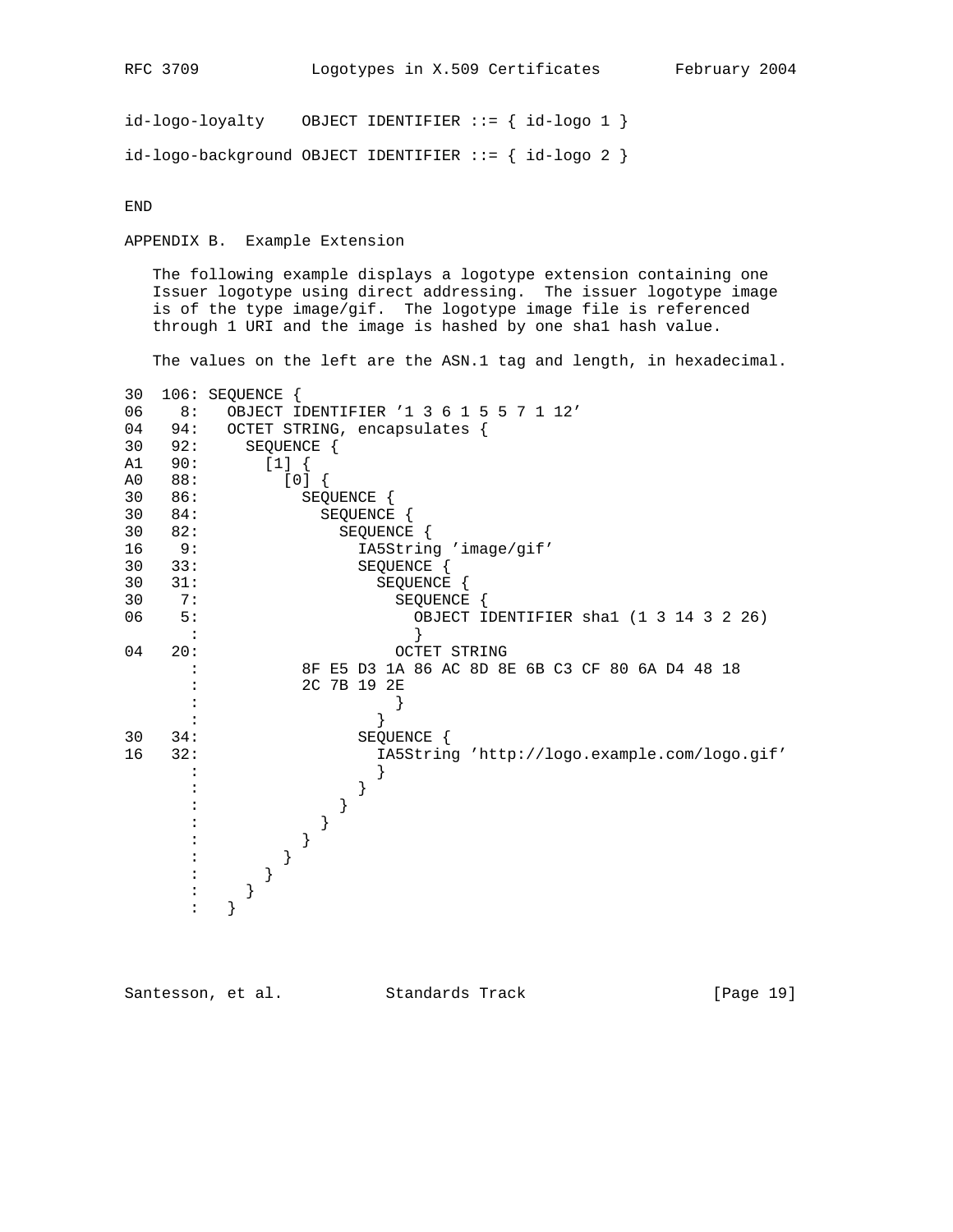Authors' Addresses

 Stefan Santesson Microsoft Denmark Tuborg Boulevard 12 DK-2900 Hellerup Denmark

EMail: stefans@microsoft.com

 Russell Housley Vigil Security, LLC 918 Spring Knoll Drive Herndon, VA 20170 USA

EMail: housley@vigilsec.com

 Trevor Freeman Microsoft Corporation One Microsoft Way Redmond WA 98052 USA

EMail: trevorf@microsoft.com

Santesson, et al. Standards Track [Page 20]